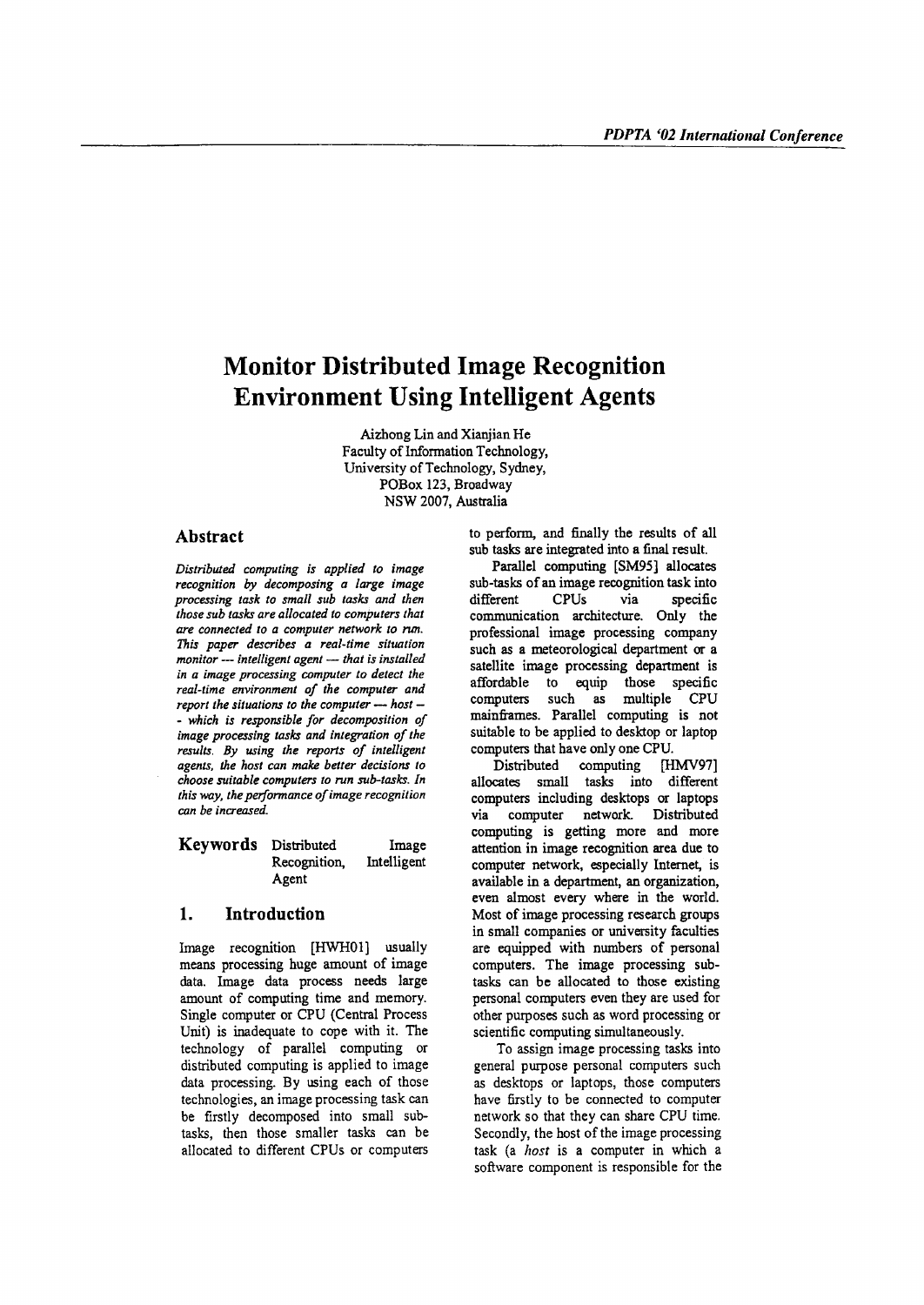task decomposition and results integration) has to know other computers' runtime situations such as CPU performance, available memory space, and so on, so the host can allocate its tasks to better computers that have more CPU time than others and have more free memory than others to do other tasks. And finally the image processing tasks are performed in those computers that have software image processing components.

As computer network, especially Internet, is available in almost every where in the world, it is no longer a problem to connect any computer to a network. We are not going to discuss software components of distributed image processing in this paper. We focus on the real-time environment monitors that detect the real-time situations of general purpose personal computers and report the situations to image processing task hosts so that the hosts can make better decisions to choose suitable computers to 'run subtasks. In this way, the performance of image data processing can be increased.

*Intelligent agents* [MP93] are computer components that situate in specific environments and that are capable of autonomous and flexible actions to respond the changes of the environment. Intelligent agents, because of their properties of automatic environment detection and autonomous actions, are chosen to be the runtime situation monitors. In this paper, we firstly introduce the multi-agent monitoring architecture of distributed image recognition. Then the architecture and functions of our agent are described. Next, we describe the functions of managing agent reports. And finally we introduce the strategy of choosing better computers to assign small image processing task.

# 2. Multi-agent Monitoring Architecture

Figure I is a multi-agent architecture proposed to monitor a distributed image recognition system. Each personal computer in an image recognition research group is installed with an image processing program and a monitoring agent. An agent situating a computer has three tasks. One task is to detect the realtime situation of a computer including its computer performance, its working rates, and its memory availability. Another task of an agent is to monitor the running situation of the image processing component in the computer. And the third task is to communicate with other monitor agents.



Figure 1: A multi-agent monitoring architecture

An agent has ability to communicate with image processing host agent for it has to report the real-time situations of the computer to the agent in the image host computer. Because any computer could be an image host, any agent should be able to communicate with any other agent. The relationships between those agents are peer-to-peer relationships. When an agent is dynamically set up to an image host monitor, the functions built in this agent that normally is hidden are activated so that this agent has ability to decompose an image task to smaller tasks and allocate all those tasks to other suitable computers. When a client monitoring agent (the agent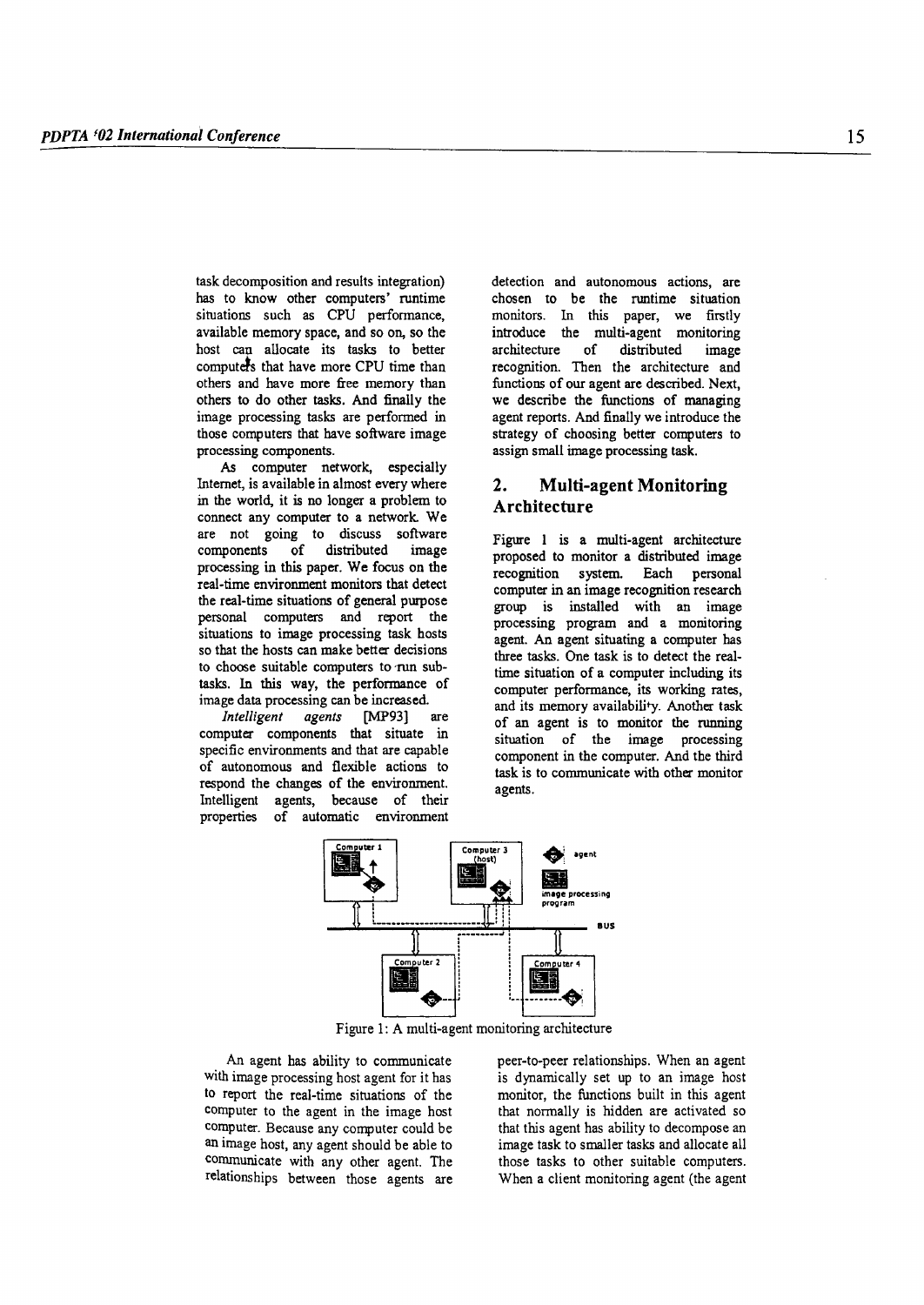situates in a computer that is not currently image processing host) receives a small image processing task, it will activate the image processing program to perform the task.

The logical topology of the multiagent monitoring system is mesh topology (Figure 2(a)). In this topology, each agent bas a channel to communicate with each other agent in the system. This is a pure distributed topology for any disconnection in one channel does not affect any other communication channel. However, when performing an image processing task, this topology is looked like a star topology because only the image host agent needs to communicate with all other selected agents. The image client agent has only to report or respond information to the host agent (Figure 2(b)).

The mesh topology destines each agent in the monitoring system has to be both client and server. This is compatible with the real situation because any computer could be an image processing task host. When a computer becomes an image processing host dynamically, it is a communication server, others are client. In next image processing task, another one may become the hast, so communication server keeps changing dynamically. If two image tasks are performed simultaneously, an agent could be a server and a client in the same time.



Figure 2 (a): Mesh topology of agent communication Figure 2(b): The communication situation when performing an image processing task

### 3. Agent Architecture and Functions

The architecture of our intelligent agent is illustrated with figure 3. Firstly, an agent bas functions to monitor three kinds of runtime situations of a computer (environment). The first kind of situation is about the computer runtime general information such as the performance of CPU and the availability of RAM and so on. The second kind of situation is about the distributed image processing

component --- process --- that is running in the computer. The information collected from the process includes the process name, CPU time, memory usage and so on. The third kind of situation is the message from other agent(s) because agents communicate with each other via messages. A message is represented by using XML (eXtendible Markup Language) [XMLOO] and wrapped by using ACL (Agent Communication Language) protocol [FIPA98].



Figure 3: Agent architecture and functions

Secondly, an agent has abilities to handle the runtime information that is collected from those three kinds of runtime situations. More information could be derived according to the collected information. The additional information includes the mean CPU idle time during one hour or a day or a week, the mean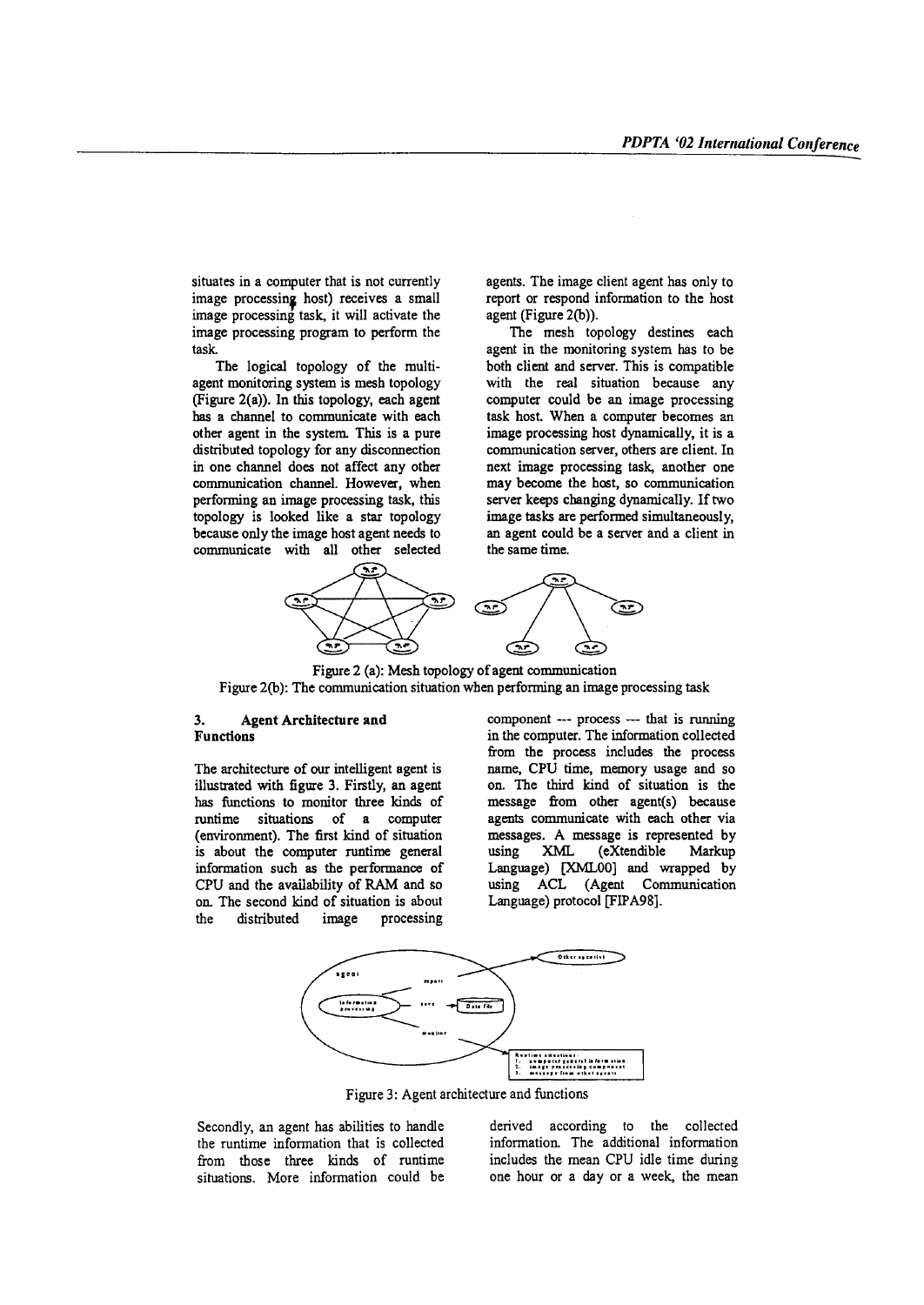available memory, the mean performance of the image processing component.

Finally, an agent has functions to save the collected information and derived information to a persistent object (a data file) and report the information to its image task host agent if it is an image task client agent. The information is important to a host agent because it is used to allocate current or further image processing task Additional functions are built in an agent to help users of image task host to decompose an image processing task. This is beyond this paper.

This agent is implemented by using Java language, XML and ACL protocols. Java socket-based network programming technology is used to realize multi-agent communication. Java multithread technology is employed to realize runtime situation monitor. The monitor rate --times to detect the situations per second - and the communication rate ••- times to send reports per second --- can be set up by users or host agent. Figure 4 is the interface of a momtor agent.

| 色 Image Recognition Agent … alan        |                     | <b>AIO</b> |
|-----------------------------------------|---------------------|------------|
| katana Liala s<br><b>Intermetion</b> SQ |                     |            |
|                                         |                     |            |
|                                         |                     |            |
| Agent Tree.                             | 語 Information Lable |            |
| roo                                     |                     |            |
|                                         |                     |            |

Figure 4: The human computer interface of a monitor agent

# 4. Multi-agent Communication Message

| (report |               |              |
|---------|---------------|--------------|
|         | :sender       | alan agent   |
|         | :rece iver    | robert agent |
|         | :language     | XML          |
|         | to is a given |              |
|         | :content      |              |
|         |               |              |

#### Figure 5: A "report" message wrapped by usingACL

An agent can send or receive four different kinds of messages. Firstly, as an image processing task host, an agent could send a "configure" message to client agent to set up the options of a client agent. For example, a host agent may like the client agent to report its monitor in 30 seconds. Secondly, a host agent could send a "ask" message to a client agent to obtain relevant information, For example, a host only wants the client's mean CPU working rates. Thirdly, a client agent may send a "report" message to a host agent to report all information of general situation and process situation. Finally, a client agent may send "respond" message to reply the host's "ask" message in which only the information asked by the host is included.

A message has a "envelope" of ACL. The envelope includes a primitive, the sender's id, the receiver's id, the type of the language of the message content (default is XML), ontology of the message (default is null), and message content. The message primitive in our agent could be "configure", "ask", "report", and "respond". Figure 5 is a message "report" wrapped by using ACL protocol.

The message contents in an agent are represented by using XML. The XML DTDs of message "configure", "ask", "report" and "respond" are defined in Figure  $6(a)$ ,  $6(b)$ ,  $6(c)$ , and  $6(d)$ respectively. Where:

- N\_T\_V: N\_T\_V is a triple of name, type, and value
- G info: G info is the gernral information that includes two elements:
	- M\_CPU\_ W\_R: It is the CPU working rate in a period of time. The default time interval is 10 seconds.
	- M\_RAM\_A\_R: It is the RAM available rate in a period of time.
- P\_info: P\_info is the process information that includes following elements: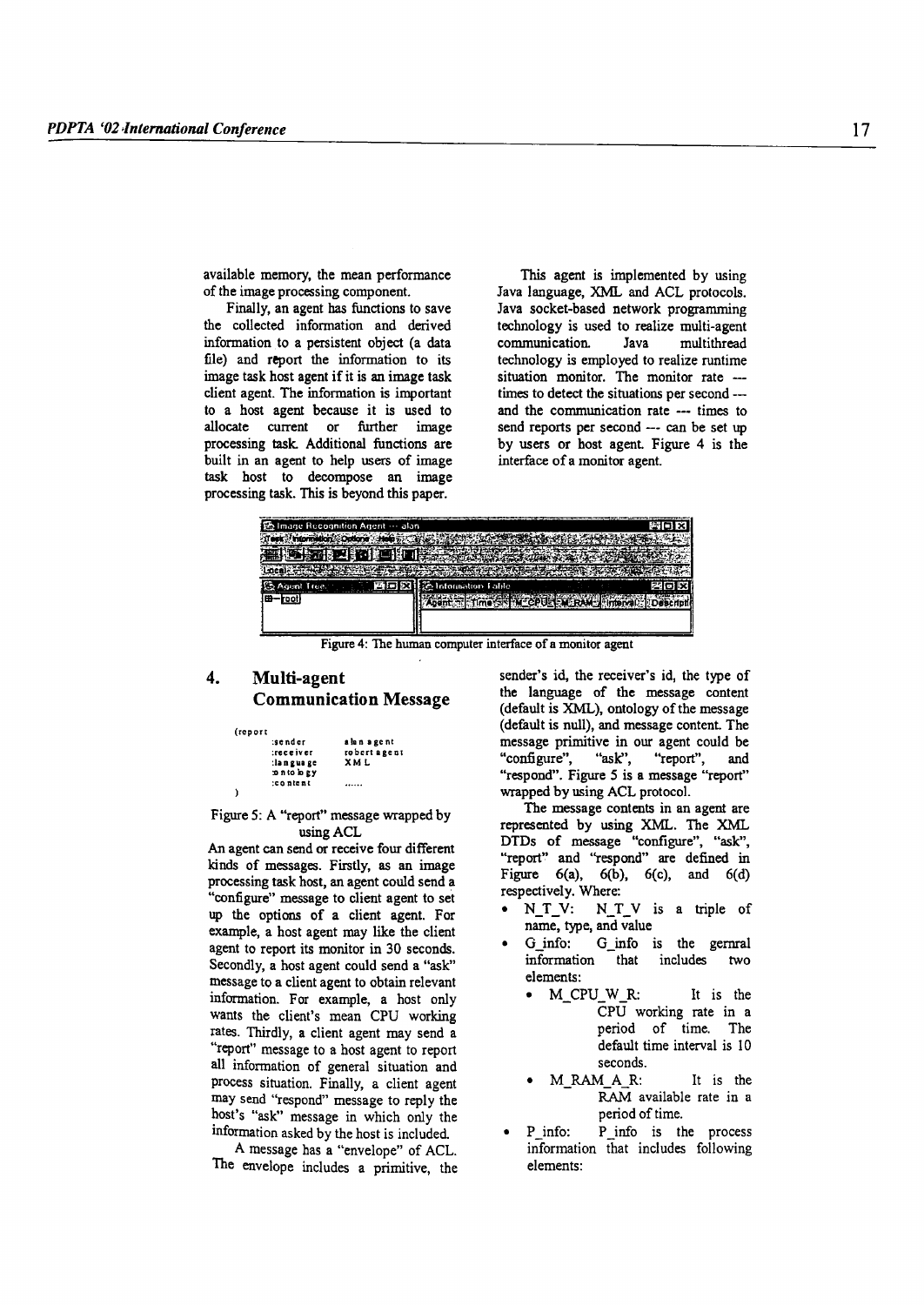```
RAM usage: It is the memory
      P name:
                                          It is the process
                         name of image processing
                                                                                                                                        usage of this process
                 t component
      CPU time:
                                          It is the CPU time
                         of this process
              <!ENTITY ttypes "(intidouble)boolean }">
                                                                                                           <!ELEMSNT ask (G_info, P_info)>
                                                                                                            <! ELEMENT configure (N_T_V) *>
              <!ELEMENT N_T_V EMPTY><br><!ATTLIST N_T_V<br><!ATTLIST N_T_V<br>name (FPCFATA)<br>type types<br>value (FPCDATA)>
                                                                                                           <!ELEMENT P_info (Hame)*><br><!ELEMENT Kame SHPTY><br><!ATTLIST Kame<br>name (FFCFATA)>
Figure 6(a): DTD of message "configure"
                                                                                                          Figure 6(b): DTD of message "ask"
         <!ENTITY \types "(int|double|string)">
                                                                                                <!ENTITY \types "{int|double|string}">
         <!ELEMENT report (G_info, P_info)>
                                                                                                <!ELEMENT report (G_info, P_info)>
         <IELEMENT G_info (N_T_V) *><br>
<IELEMENT N_T_V<br>
<IELEMENT N_T_V<br>
<IELEMENT N_T_V<br>
type trype<br>
type type<br>
type type<br>
yalue (PCDATA)<br>
Interval (PCDATA)<br>
interval (PCDATA)
                                                                                                <!ELEMENT G_info (N_T_V) *><br><!ELEMENT M_T_V EMPTY><br><!RITLIST N_T_V<br>CIATTLIST N_T_V<br>mame (FPCCATA)<br>type ttypes<br>walve (FCDATA)<br>interval (FFCDATA) >
         <!ELEMENT G_info (N_T_V) *><br><!ELEMENT N_T_V<br>EMITIST N_T_V<br>CANTIST N_T_V<br>name (IPCFATA)<br>type ttypes<br>value (FPCDATA)>
                                                                                                <iELEMENT G_info (M_T_V)'><br><!ELEMENT M_T_V EMPTY><br><!ELEMENT M_T_V<br>
name (PPCFATA)<br>type types<br>
value (PPCDATA)><br>value (PPCDATA)>
    Figure 6(c): DTD of message "report" Figure 6(d): DTD of message "respond"
                        <? xml version="1.0" ?><br><! DOCT YPE agent "report.dtd">
                        <report><br><G_info><br>>
                                               )<br><N_T_V_name="M_CFU_W_R" type="double" value="0.35" interval="60s"><br><N_T_V_name="M_RAM_A_R" type="double" value="0.74" interval="3600s"><br><N_T_V_name="M_RAM_A_R" type="double" value="0.74" interval="3600s">
                                   \leqi\leq info\geq<P_info>
                                               ><br><N_T_V name="P_name" type="string" value="Image_processing_1"><br><N_T_V name="CPU_time" type="string" value="0.28h"><br><N_T_V name="RAM_usage" type="string" value="1120K">
                                    </P_info>cleannets
```
Figure 7: A typical XML of message report

For example, based on the report.dtd, a typical "report" message could be represented as in Figure 7.

#### 5. **General and Process Information Management**

After the general and process information is detected from the runtime environment by an agent, the information is firstly saved in the agent data file persistently. From the runtime information, more information such **as** Mean\_CPU\_Working Rate in different interval can be derived. The information may be reported to host agent from client agent immediately or stay at the client agent until the host agent asks for it. Which kind of action --- report or stay --should be taken depends on the agent options set by host agent. If an agent is currently a host agent, it can save and manage the information that came from the all its client agents.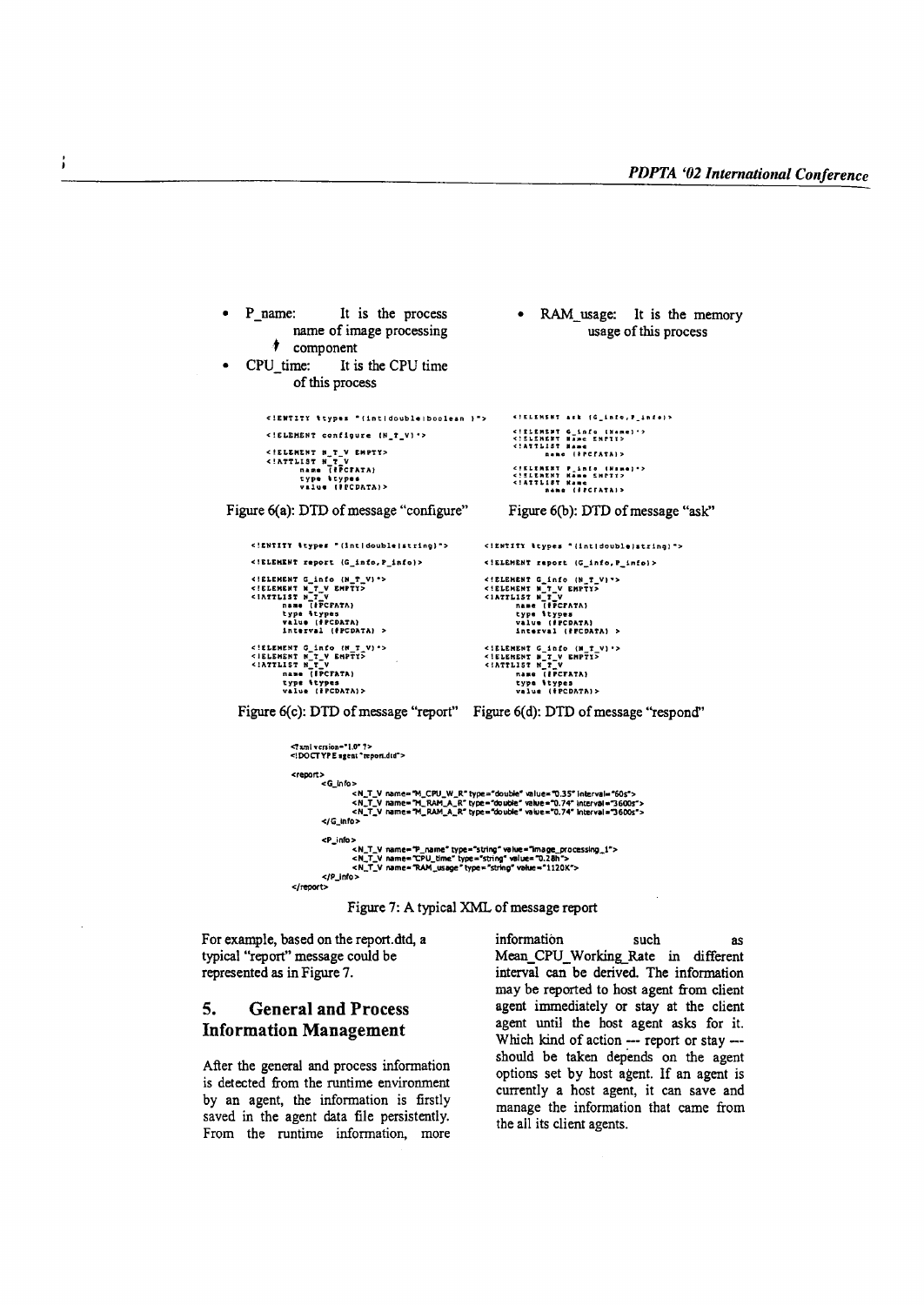|                   | <b>Intermation Options Help</b> |                         |                |      |
|-------------------|---------------------------------|-------------------------|----------------|------|
|                   |                                 |                         |                |      |
|                   |                                 | <b>Collection</b> Fable |                | - 10 |
|                   | Adent –                         | Three City              |                |      |
| — P_info          | atan                            | 11 30 28, 07/02/2002    | 5, 54,<br>0.62 | 65   |
| i⊒— O info        | helel                           | 11:31:28:07/02/2002:    | A-L<br>0.45    | 180  |
| - P_Info          | alan                            | 11:34:27:07/02/20025.   | 0.51           | 540  |
| п<br>- awu        | alon                            | 11:43:28:07/02/2002     | 0.66           | 600  |
| — 0_info          | n laun                          | 11:53:28, 07/02/2002    | 8.57           | 800  |
| - P_info          | izian                           | 12:03:28; 07/02/2002    | 0.74<br>6 X 1  | 600  |
| ⊟— dbxue          | aian                            | 12:13:27:07/02/2002     | 0.87<br>0.74   | 600  |
| — G info          | <b>BIAN</b>                     | 12:23:28; 07/02/2002    | 0.26<br>0.08   | 600  |
| -- p_Info         | sian                            | 12:33:28:07/02/2002     | 0.35<br>0.57   | 800  |
| <b>C</b> -Jocal   | alan                            | 12:43:28: 07/02/2002    | 0.55<br>0.47   | 600  |
| ia info<br>P info | aisn                            | 12:53:27:07/02/2002     | 0.83<br>0.31   | 800  |

Figure 8: Information management of an agent

Each agent provides management functions to manage its general and process information and other agents' general and process information when it is a host agent. Those functions include view, delete, and send (Figure 8).

- Ask: request the current situations of a client agent
- Delete: if the information is no longer needed, it can be deleted by the agent user
- Send: the information can he manually sent to any host agent

#### 6. **Task Allocation Strategy**

 $\mathfrak{t}$ 

The goal that we use agents to monitor distributed image processing computers is to choose "better" computer to run the image processing sub tasks. Because those computers may have other tasks to perform, it is not a good choice and the image processing performance may be low if we allocate an image sub task to a heavy running computer. Allocating a task to a suitable computer could be done by an agent user manually, however, it can be done by an agent automatically. If we expect an agent (host agent) to allocate the tasks, the allocating strategy should be told to the agent by the user.

Task allocating strategies are desired in each agent and are applied to the task allocation. A task allocating strategy is a set of rules that are used for host agent to choose suitable computers to run image processing sub tasks according to the information collected by agents.

//A task is allocated to a computer with the maximum CPU idle time and its //memory available 

```
while (allocating)
         //calculate M CPU W R and M RAM A R from agent i by setting interval for (int i=0; \bar{1}<NumberOfAgent; \bar{1}++)
         Ł
           agent.setMCPUWR(CalculateMCPUWR(interval)); //interval is integer
           agent.setMRAMAR(CalculateMRAMAR(interval)); //interval is integer<br>agent.setGCR(agent.getMRAMAR() * (1 - agent.getMCPUWR()));
         //if we have to allocate k tasks
         int count = k;
         while (count \langle 1 \rangle\mathbf{I}int j = findAgentThatHasMax_GCR();allocating(task(count), computer(j));
           drop(agent(j));
           count--:\overline{1}\lambda\ddotsc//A task is allocated to an agent with the maximum task completion rate and //memory
usage
rule 2.1while (allocating)
```
//calculate M\_CPU\_W\_R and M\_RAM\_A\_R from agent i by setting interval